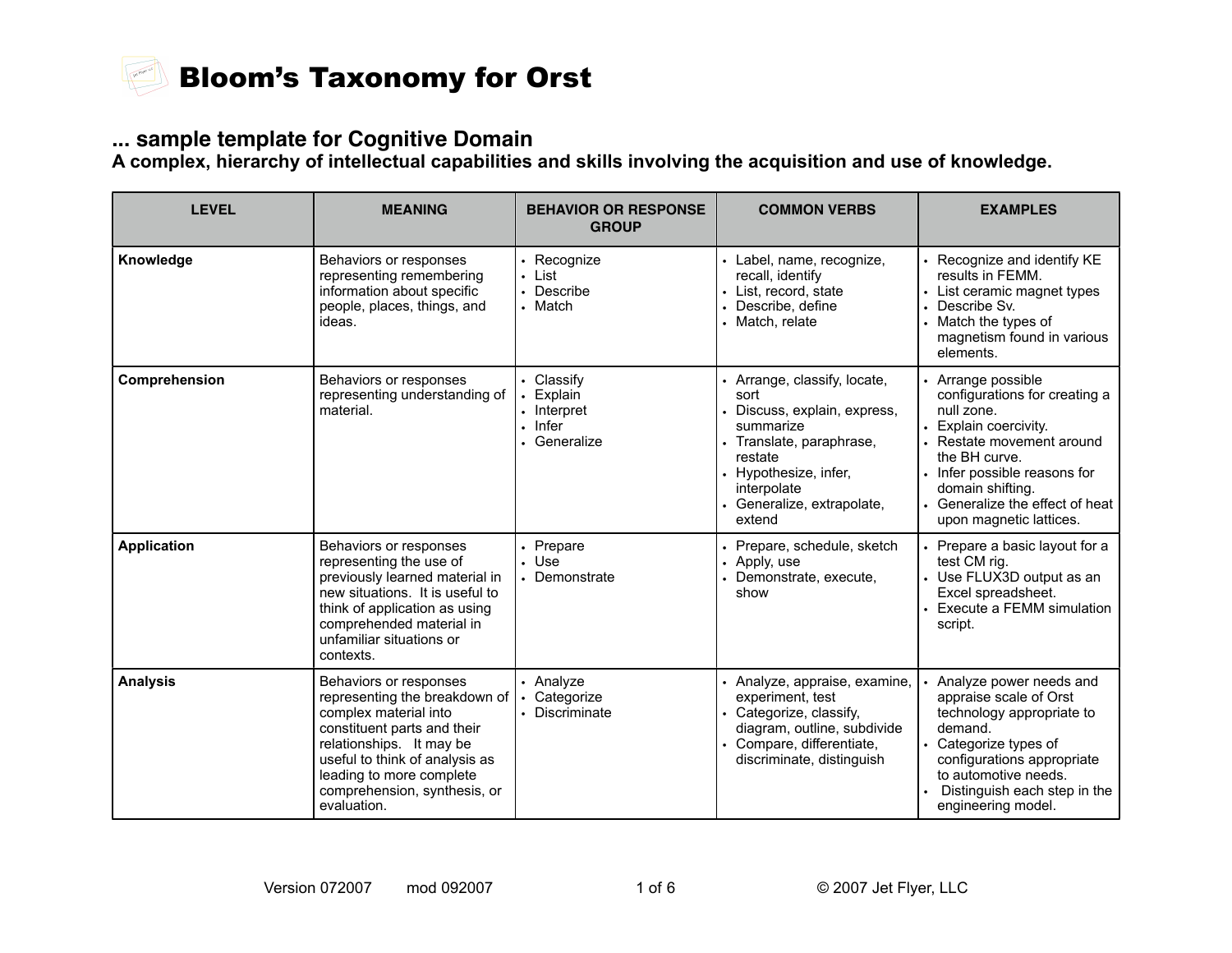

# Bloom's Taxonomy for Orst

| <b>LEVEL</b>      | <b>MEANING</b>                                                                                                                                                                                                                                                                                                                                                          | <b>BEHAVIOR OR RESPONSE</b><br><b>GROUP</b>      | <b>COMMON VERBS</b>                                                                                                                                                                           | <b>EXAMPLES</b>                                                                                                                                                                                                                                                                                                                   |
|-------------------|-------------------------------------------------------------------------------------------------------------------------------------------------------------------------------------------------------------------------------------------------------------------------------------------------------------------------------------------------------------------------|--------------------------------------------------|-----------------------------------------------------------------------------------------------------------------------------------------------------------------------------------------------|-----------------------------------------------------------------------------------------------------------------------------------------------------------------------------------------------------------------------------------------------------------------------------------------------------------------------------------|
| <b>Synthesis</b>  | Behaviors or responses<br>representing the combining of<br>elements of complex material<br>into an integrated whole. It<br>may be useful to think of<br>synthesis as creative behavior<br>in which individuals bring<br>together related components<br>to form a new form. Custom<br>versions of training<br>representing the synthesis of<br>an analysis of a problem. | . Plan<br>• Create<br>• Construct<br>• Rearrange | Plan, propose<br>Compose, create, design,<br>formulate, generate<br>Assemble, build, construct,<br>organize, synthesize<br>Rearrange, rebuild,<br>reconstruct, reorganize,<br>revise, rewrite | • Propose a solution to the<br>problem of collecting and<br>analyzing error data.<br>• Formulate a business case<br>for justifying conversion to<br>Orst-based hybrid vehicle.<br>Build a prototype of a 250<br>HP Orst motor with<br>regenerative stop.<br>• Rewrite the Orst training<br>modules into small reusable<br>models. |
| <b>Evaluation</b> | Behaviors or responses<br>representing judgments about<br>the value, accuracy, or<br>effectiveness of people,<br>places, things, ideas,<br>methods, and other aspects<br>of a situation. Evaluation<br>involves using criteria or<br>standards to appraise things.                                                                                                      | • Assess<br>• Evaluation<br>• Defend             | • Audit, assess, rate, score<br>• Appraise, critique, evaluate,<br>value<br>Argue, defend, justify                                                                                            | • Rate the instructor's<br>knowledge of the subject<br>matter.<br>Evaluate the design of the<br>course.<br>Defend your conclusions<br>about the failures of past<br>designs for stepper motors.                                                                                                                                   |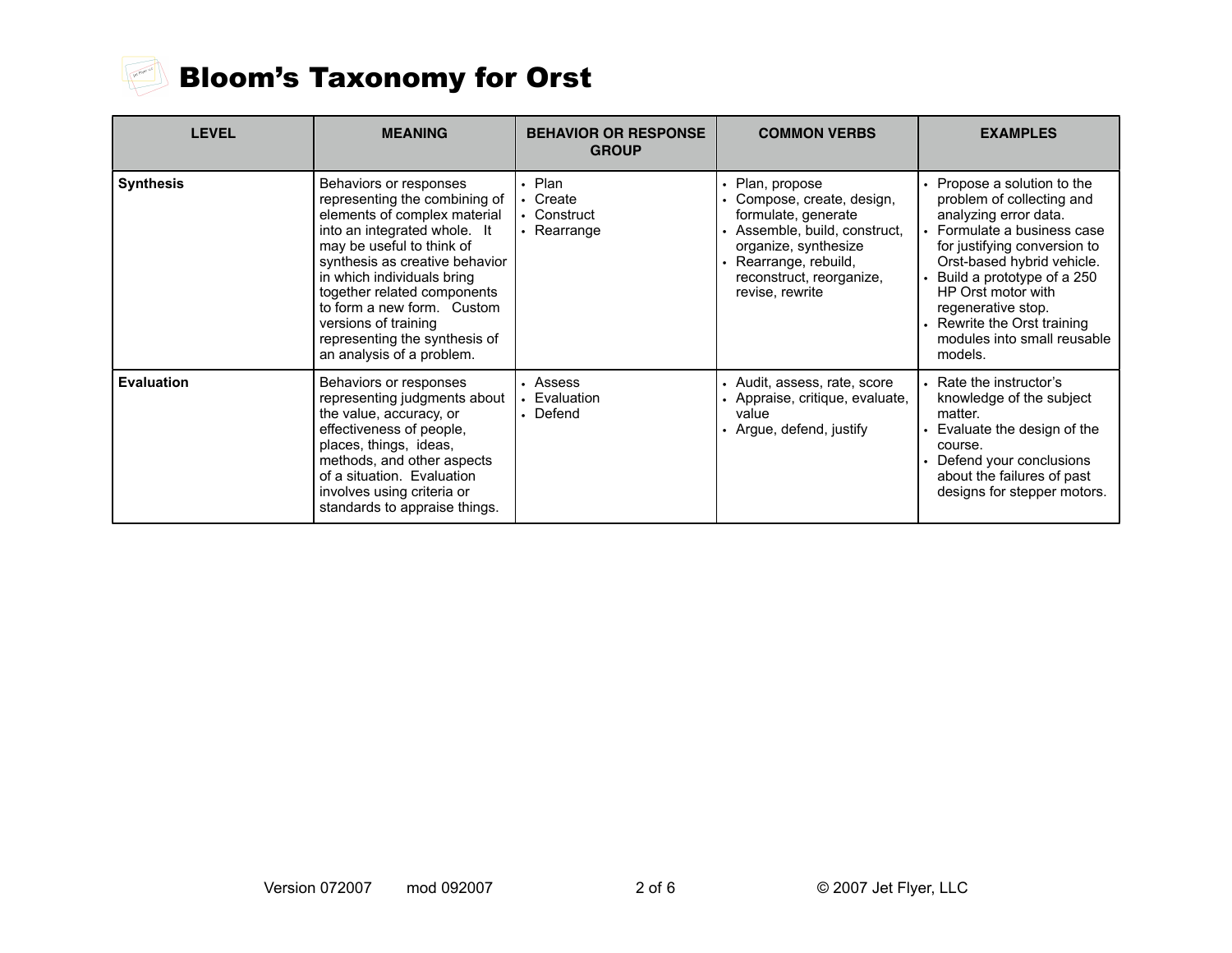

### **... sample template for Affective Domain**

**A complex hierarchy of the attitudes, values, or emotions involved in learning.**

| <b>LEVEL</b>      | <b>MEANING</b>                                                                                                                                                                                                                                                                                                                                                        | <b>BEHAVIOR OR RESPONSE</b><br><b>GROUP</b>       | <b>COMMON VERBS</b>                                                                                                                             | <b>EXAMPLES</b>                                                                                                                                                          |
|-------------------|-----------------------------------------------------------------------------------------------------------------------------------------------------------------------------------------------------------------------------------------------------------------------------------------------------------------------------------------------------------------------|---------------------------------------------------|-------------------------------------------------------------------------------------------------------------------------------------------------|--------------------------------------------------------------------------------------------------------------------------------------------------------------------------|
| Receiving         | Behaviors or responses<br>representing the awareness of<br>the learner about the climate<br>of a situation, phenomenon, or<br>state-of-affairs and the<br>willingness to receive<br>information.                                                                                                                                                                      | • Attending or awareness<br>Willingness to listen | • Attends, follows, points to,<br>selects<br>• Listens to, chooses to, pays<br>attention to, shows interest<br>in                               | • Follows trends in global<br>warming solutions.<br>Chooses to read articles on<br>alternative energy<br>technologies.                                                   |
| <b>Responding</b> | Behaviors or responses<br>representing participation,<br>responsiveness, and<br>motivation in reacting to<br>people, situations,<br>phenomena, or states-of-<br>affairs.                                                                                                                                                                                              | Participation<br>• Responsiveness                 | Greets, performs, practices,<br>presents, recites<br>• Answers, assists, aids,<br>responds to                                                   | Responds professionally to<br>customer inquiries<br>• Answers questions posed<br>by community activists                                                                  |
| Valuing           | Behaviors or responses<br>representing the worth or<br>value the person attaches to a<br>situation, phenomena, or<br>state-of-affair. It may be<br>useful to think of valuing as<br>compliance, willingness, or<br>motivation (satisfaction) in<br>responding.                                                                                                        | Belief or attitude<br>• Values                    | • Believes, follows, accepts<br>the need for, demonstrate<br>acceptance of<br>• Appreciates, embraces,<br>values, shows respect                 | • Follows rules for disclosure<br>under an NDA.<br>• Respects the viewpoints of<br>skeptics.                                                                             |
| Organization      | Behaviors or responses<br>representing the process of<br>internalizing values,<br>organizing them into a system,<br>and applying relevant ones to<br>new situations. It may be<br>useful to think of those<br>behaviors and responses in<br>which learners prioritize<br>attitudes and values, resolve<br>conflicting priorities, and<br>create unique value systems. | • Prioritizes<br>• Resolves<br>• Creates          | • Arranges, orders,<br>organizes, relates,<br>prioritizes<br>• Defends, explains, resolves<br>• Creates, formulates,<br>integrates, synthesizes | • Organizes work<br>assignments, matching<br>expertise with tasks.<br>Resolves project priorities.<br>• Creates a systematic plan<br>that resolves business<br>problems. |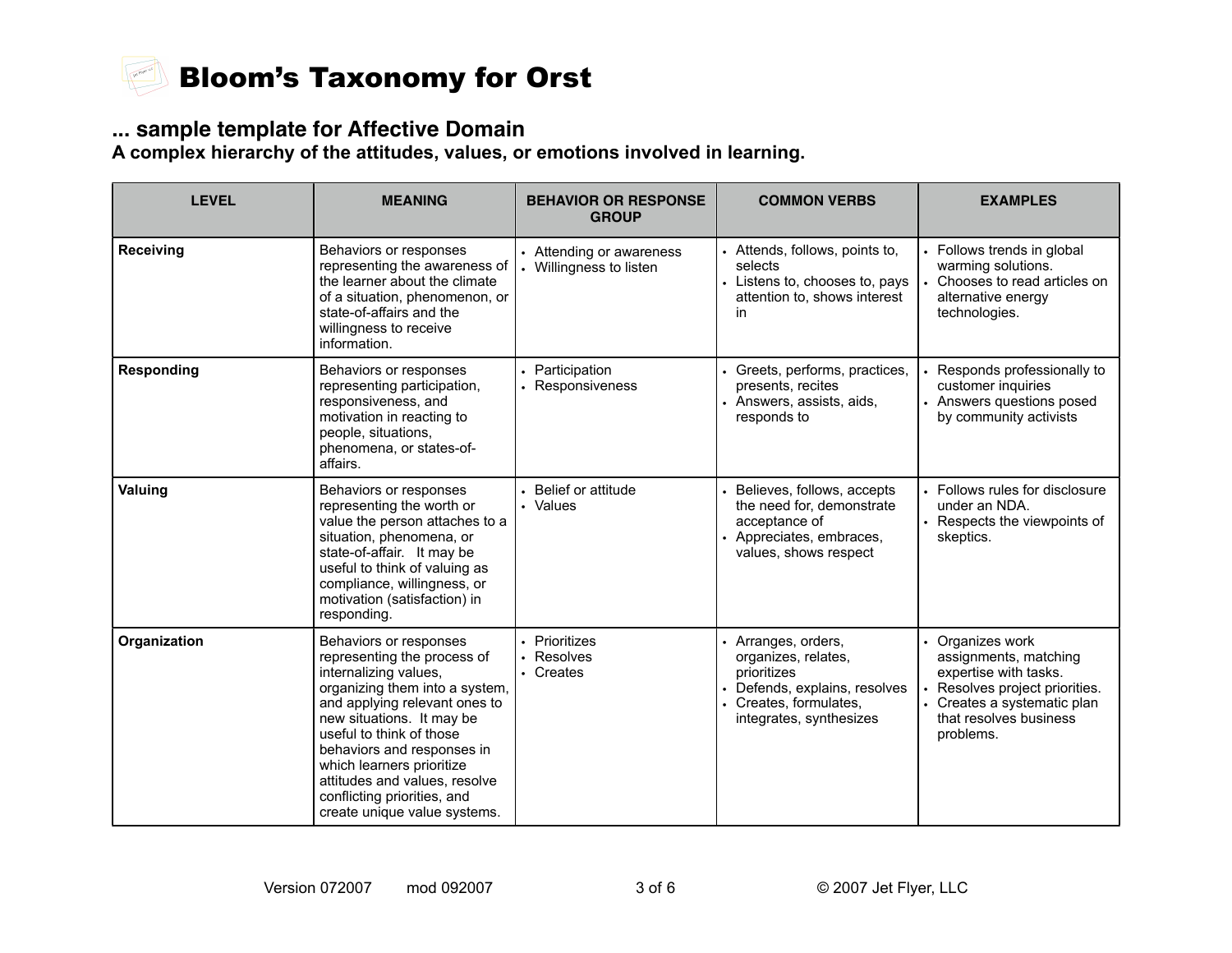

# Bloom's Taxonomy for Orst

| <b>LEVEL</b>            | <b>MEANING</b>                                                                                                                                                                                                                                                                              | <b>BEHAVIOR OR RESPONSE</b><br><b>GROUP</b> | <b>COMMON VERBS</b>                             | <b>EXAMPLES</b>                                                                                                                                                                    |
|-------------------------|---------------------------------------------------------------------------------------------------------------------------------------------------------------------------------------------------------------------------------------------------------------------------------------------|---------------------------------------------|-------------------------------------------------|------------------------------------------------------------------------------------------------------------------------------------------------------------------------------------|
| <b>Characterization</b> | Behaviors or responses<br>representing the<br>internalization of attitudes and<br>values into a pervasive,<br>consistent, and predictable<br>pattern. It may be helpful to<br>think of this as "philosophy" in<br>which learner beliefs, ideas,<br>attitudes, and values are<br>integrated. | Practices                                   | Performs, practices,<br>displays, shows, serves | • Performs engineering duties<br>predictably and<br>professionally.<br>• Puts into practice corporate<br>values.<br>Displays a commitment to<br>providing economic<br>opportunity. |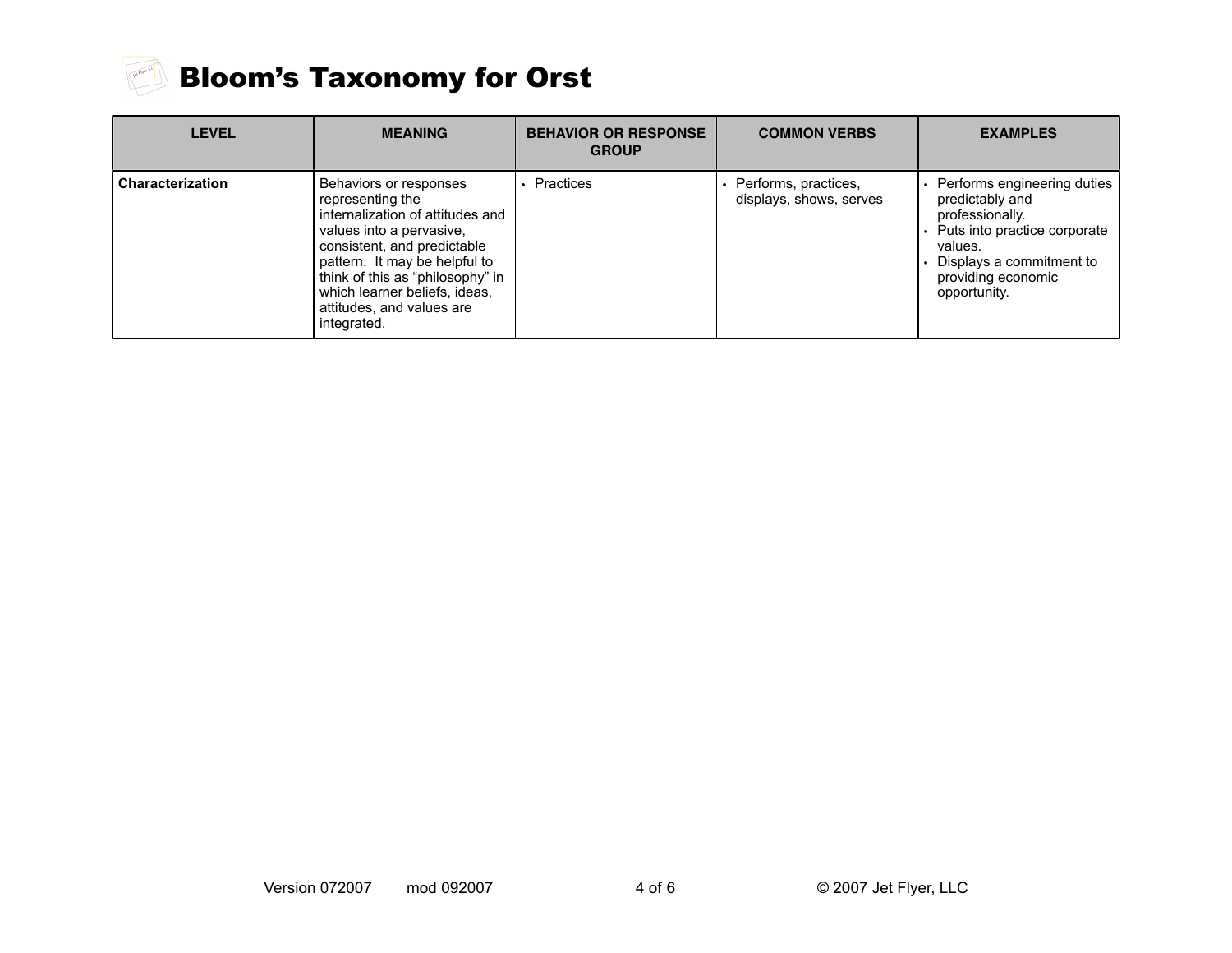

### **... sample template for Psychomotor Domain**

**A hierarchy of physical or motor skills that requires neuromuscular coordination to perform an activity.**

| <b>LEVEL</b>           | <b>MEANING</b>                                                                                                                                                                                             | <b>BEHAVIOR OR RESPONSE</b><br><b>GROUP</b>                              | <b>COMMON VERBS</b>                                                                                                                                                                                                     | <b>EXAMPLES</b>                                                                                                                                                               |
|------------------------|------------------------------------------------------------------------------------------------------------------------------------------------------------------------------------------------------------|--------------------------------------------------------------------------|-------------------------------------------------------------------------------------------------------------------------------------------------------------------------------------------------------------------------|-------------------------------------------------------------------------------------------------------------------------------------------------------------------------------|
| <b>Perception</b>      | Represents the ability to use<br>sensory cues to guide motor<br>activity.                                                                                                                                  | Sensory cues used in<br>psychomotor behavior and<br>skills               | • Detects, follows                                                                                                                                                                                                      | • Detects when an Orst motor<br>is in rotation.<br>• Follows changing<br>tachometer display<br>readouts.                                                                      |
| <b>Set</b>             | Represents participant<br>readiness to perform an<br>action.                                                                                                                                               | Readiness to act and<br>perform psychomotor<br>behavior and skills       | • Acts, performs, shows,<br>steps through                                                                                                                                                                               | • Readies manual rotation of<br>motor.<br>Steps through testing<br>procedure checklist.                                                                                       |
| <b>Guided Response</b> | Represents participant<br>imitation and trial and error in<br>which an instructor evaluates<br>or judges the performance or<br>the performance is judged<br>according to a set of<br>established criteria. | Guided performance and<br>practice of psychomotor<br>behavior and skills | • Acts, demonstrates,<br>executes, performs, shows,<br>steps through                                                                                                                                                    | • Shows the use of a<br>temperature probe.<br>• Demonstrates use of a Hall<br>sensor to detect external<br>flux.                                                              |
| <b>Mechanism</b>       | Represents habitual,<br>confident, or proficient<br>psychomotor behaviors.                                                                                                                                 | Proficient psychomotor<br>behavior and skills                            | • Acts, assembles, builds,<br>calibrates, constructs,<br>dismantles, demonstrates,<br>draws, fixes, manipulates,<br>paints, performs, shows,<br>sketches                                                                | • Calibrate a laser<br>tachometer.<br>• Construct an Excel chart<br>from data.<br>• Draw an Orst configuration<br>using SketchUp.                                             |
| <b>Complex Overt</b>   | Represents skillful<br>psychomotor performance of<br>complex psychomotor<br>behaviors.                                                                                                                     | Skillful psychomotor<br>behavior and skills                              | $\bullet$<br>Acts, assembles, builds,<br>calibrates, constructs,<br>dismantles,<br>demonstrates, draws,<br>fixes, manipulates, paints,<br>performs, shows,<br>sketches (same verbs as<br>mechanism but with<br>adverbs) | Successfully mills profile of<br>a rotor.<br>"Mouse" through a training<br>module.<br>• Accurately draws an Orst<br>configuration.<br>• Carefully measures a stator<br>angle. |